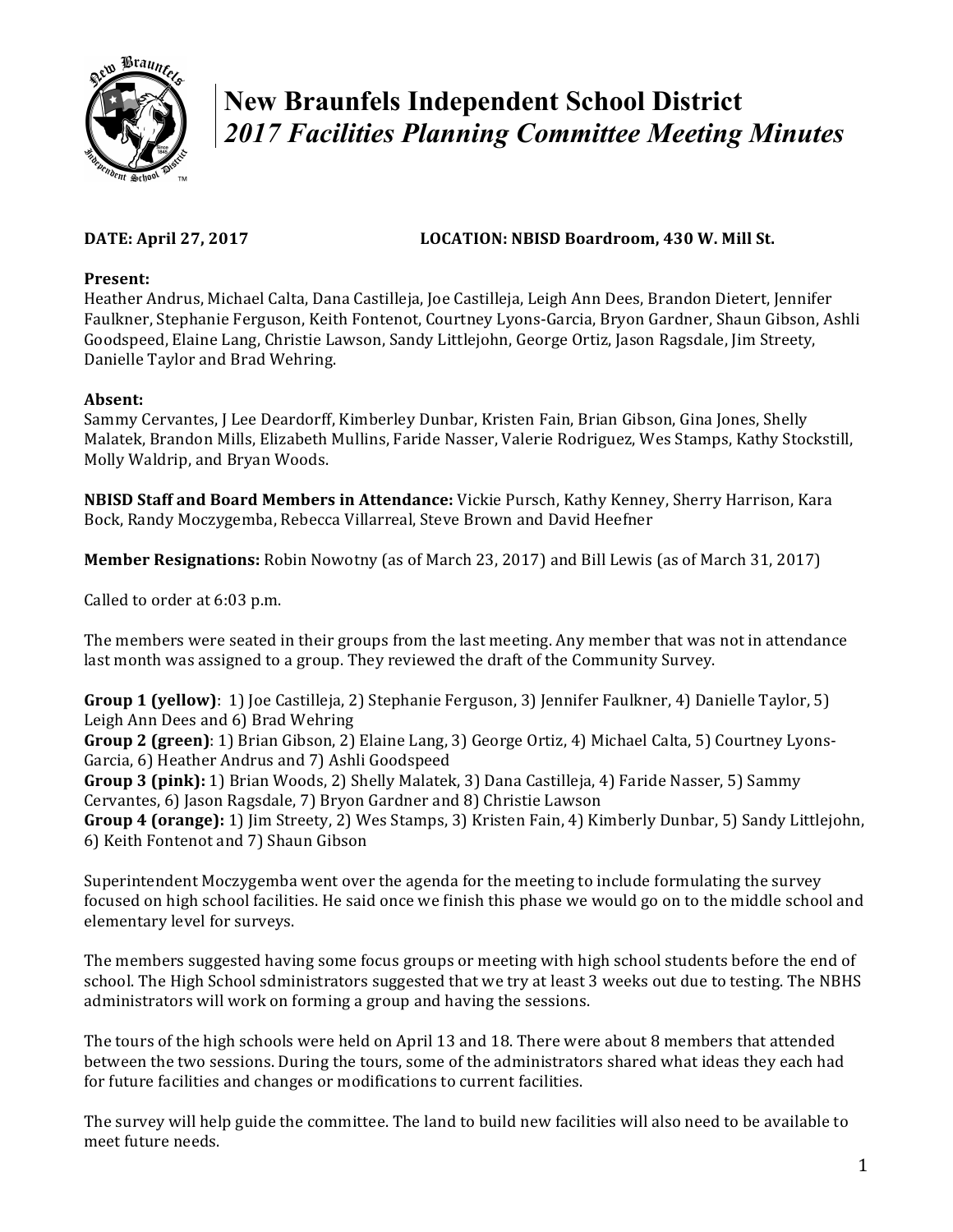Superintendent Moczygemba presented a Powerpoint with Google maps of the current inventory of schools to include future sites. He started with the site plan for NBMS that is the future high school. It is a 100-acre site with a master plan to add two classroom wings to the right of the current building. The future elementary site we own in Legend Pond is an 18-acre site off of FM 366. We could possibly need one more elementary on the East side of IH-35 to accommodate the projected growth of the elementary student populations. Even though NBISD owns property, the FPC members were asked to not feel like we have to build on those sites.

NBISD owns another 70-acre site across from Klein Road Elementary that extends to Walnut Avenue and backs up to the Savannah subdivision. NBISD also owns the area on the other side of Klein Road Elementary and the Transportation Barn all the way from Walnut Avenue to Klein Road.

NBISD owns an 80-acre side off of Westpointe Drive adjacent to the subdivision and Westpointe Village Apartments. There are challenges for that site.

The amount of land needed to build each type of schools is: 15 acres for an elementary school 70 acres for a middle school 100 acres of buildable land for a high school

NBHS site included 52 acres, but a portion of it is undevelopable due to part of Panther Canyon on the site. Parking is a challenge for current enrollment. When the school was at max capacity before the NBHS Ninth Grade center (NGC) was built, the challenges were even more heightened. The site has limited parking.

Support Services will also need to be addressed since the district enrollment growth will also call for us to expand all of our departments. Support Services such as Facilities, Maintenance and Food Service are currently at full capacity. Their facilities are located off of Butcher adjacent to Carl Schurz Elementary.

The Carl Schurz Elementary site will be looked in the future as well as the NGC site to possibly be replaced with a larger elementary.

Seele Elementary is on a 9-acre site. It frequently floods and that is an ongoing concern. Lamar Elementary is on a  $4\frac{3}{4}$  acre site and has some parts of the building that are nearly 100 years old. The basement floods as well as other structural issues exist in the older sections of the building.

Other possibilities would be to convert Oak Run Middle School into an elementary. Also, NBHS could be converted into a middle school. One of the three elementary schools at Walnut Avenue and County Line Road could be sold or converted to an alternative school.

We also own the DAEP building on San Antonio Street. The building is aging and we may opt to sell in the future. The most recent purchase made by NBISD was of the old Wells Fargo building and Seele Plaza building to house the administrative offices. The buildings will be remodeled to accommodate the administrative staff at our projected full build-out of 19,000 students.

We will be placing all of the slides from the meeting on the committee website http://www.nbisd.org/page/pi.FPC2016.